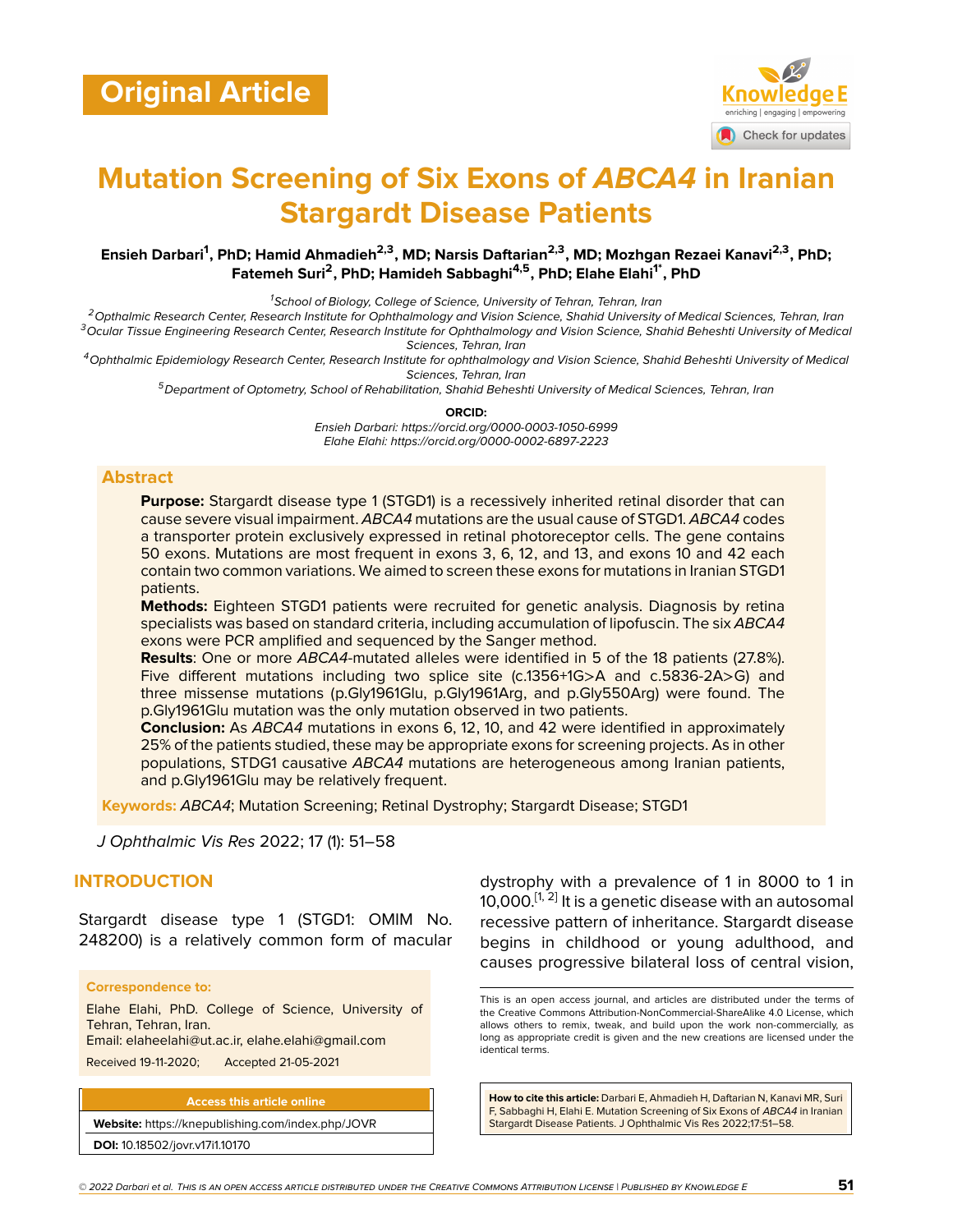impairment of color vision, and degeneration of retinal pigment epithelium (RPE) cells.<sup>[[2](#page-5-1), [3](#page-5-2)]</sup> Accumulation of orange–yellow flecks in the macula is often observed during ophthalmoscopic examination. *ATP-binding cassette sub-family A member 4* (*ABCA4*, OMIM: 601691; also known as ABCR) is the most important Stargardt diseasecausing gene.[\[4](#page-5-3)[–10\]](#page-6-0) This gene is positioned on chromosome 1p21-p22, contains 50 exons, and encodes a 2273 amino acid protein that belongs to ABC transporter protein family. ABC transporter proteins have four essential domains, including two transmembrane domains (TMDs) and two cytoplasmic nucleotide-binding domains (NBDs). TMDs are responsible for translocation of substrates, and NBDs bind to ATP and hydrolyze ATP to ADP to produce energy for the translocation. *ABCA4* expression is specific to the retina and its protein product is responsible for the transport of vitamin A derivatives in the outer segment disc membranes of photoreceptors.<sup>[[11,](#page-6-1) [12\]](#page-6-2)</sup> Mutations in the gene result in accumulation of toxic bisretinoid adducts in RPE cells, eventually leading to RPE cell death and macular degeneration.<sup>[\[13](#page-6-3)]</sup>

In addition to STGD1, mutations in *ABCA4* can cause several other types of retinal degenerative diseases.<sup>[\[14–](#page-6-4)[16\]](#page-6-5)</sup> This suggests a complex genotype/phenotype relationship between mutations in the gene and the consequent phenotypes. Additionally, the number of sequence variations and disease-associated variations in *ABCA4* is astounding. Variability in frequencies of the variations in different populations is also notable. The Human Genome Mutation Database (HGMD, [http://www.hgmd.cf.ac.uk\)](http://www.hgmd.cf.ac.uk) reports 1467 mutations in the *ABCA4* gene as cause of various retinal degenerative diseases; 629 of the mutations are associated with STGD1. The Genome Aggregation Database (gnomAD v2.1.1; https://gnomad.broadinstitute.org) reports 3979 sequence variations for *ABCA4*, including exonic, intronic, UTR, splicing, and INDEL variations; the frequency of 3930 of these is <0.01. The Iranome database ([http://www.iranome.ir\)](http://www.iranome.ir) which comprises exome sequence data on 800 healthy Iranians reports 389 *ABCA4* sequence variations, and the frequency of 301 of these is <0.01. Clearly, common sequence variations are unlikely to contribute to disease status, but rare variations may have deleterious effects.

Here, we report the results of mutation screening of six exons of the *ABCA4* gene in 18 unrelated

Iranian Stargardt disease patients. To the best of our knowledge, mutation screening of this gene in Iranians has not been previously reported. Among the 50 exons of *ABCA4*, exons that were more likely to contain mutations were screened. Based on the HGMD database, more mutations have been reported in exons 3, 6, 12, and 13 than in other exons. These exons of *ABCA4* have, respectively, 33, 33, 39, and 45 reported mutations. In addition to these, exons 10 and 42 were also screened. A common nucleotide sequence variation that causes p.His432Arg is positioned in exon 10. Although now considered a polymorphism, this variation was earlier thought to contribute to disease status. Exon 42 was screened because the most frequent disease-associated variation in various populations is positioned within this exon. This variation causes p.Gly1961Glu.

# **METHODS**

This research was performed in accordance with the Declaration of Helsinki, with informed consent of participants or responsible guardians, and with the approval of the Ethics Board of the University of Tehran. Eighteen unrelated Stargardt patients were sequentially recruited from the Retina Clinic of Labbafinejad Medical Center affiliated to Shahid Beheshti University of Medical Sciences, Tehran, Iran. Ophthalmic examinations included visual acuity assessment, fundus photographs (color, infrared, and autofluorescence) and fluorescein angiography (FA) for accumulation of lipofuscin in the retina, measurement of macular thickness by optical coherence tomography (OCT), visual field (VF) testing, and electroretinography (ERG). A combination of clinical presentations and progression, decreased visual acuity, fundus photographs, FA, VF, OCT, and ERG results were considered for the diagnosis of Stargardt disease.<sup>[[17](#page-6-6)]</sup>

For genetic analysis, genomic DNA was isolated from the white blood cells of the peripheral blood of the patients. Exons 3, 6, 10, 12, 13, 42, and flanking intronic regions of *ABCA4* were amplified by the polymerase chain reaction (PCR). Primer sequences are available upon request. The amplified PCR products were sequenced using the Sanger sequencing protocol. Sequences were analyzed using the Sequencher Software (Gene Codes Corporation, Ann Arbor, MI). Variations were assessed by comparison with *ABCA4* reference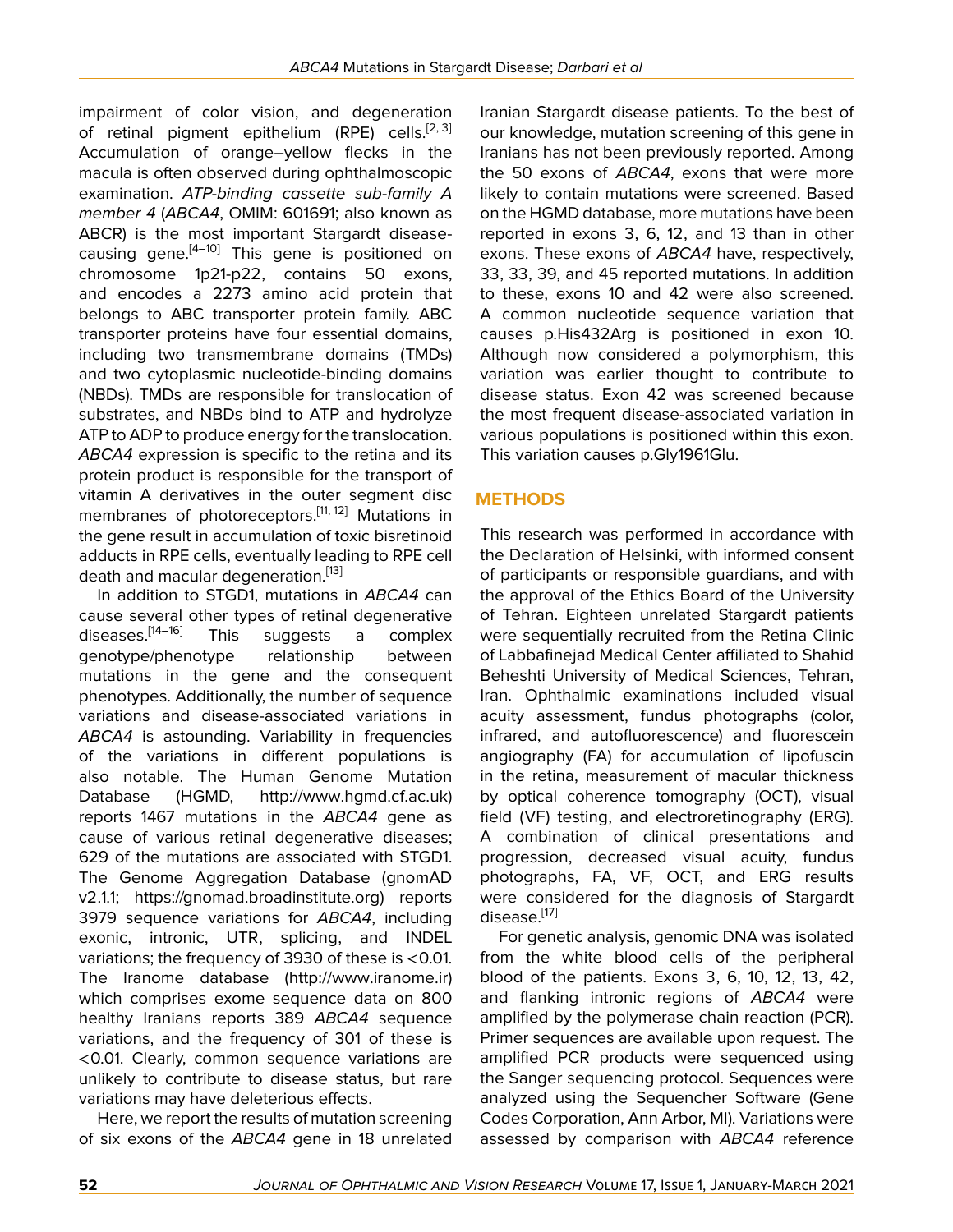

**Figure 1.** Fundus photographs (color, infrared, and autofluorescence), fluorescein angiography (FA), visual field (VF), optical coherence tomography (OCT), and electroretinography (ERG) findings in a representative patient (STG-5). (A–D) and (F–I) represent color (A & F), infrared (B & G), autofluorescence (C & H), and fluorescein angiographic (D & I) fundus photographs of the patient's right and left eyes, respectively, and demonstrate the lipofuscin accumulation in the macula. VF defects are evident in the right (E) and left eyes ( J). Reduced central macular thicknesses were illustrated in the OCT images of the right (K) and left (L) eyes. Note the abnormal photopic ERG graphs and values for both eyes in (M).

sequence available at NCBI (NC\_000001.10, NM\_000350.3, NP\_000341.2).

#### **RESULTS**

The average age of patients at the disease onset was 17 years (range 6–41 years). Of the 18 included patients, 11 (61%) were male. The average age at the examination was 26 years (range 8–45 years). All investigated patients demonstrated decreased best-corrected visual acuity and evidence of lipofuscin accumulation in the macula, decreased central macular thickness, constricted visual fields, and variable degrees of ERG abnormalities [Figure 1].

Of the 18 patients screened, three (STG-2, STG-6, and STG-18) had two definitive diseasecausing mutated *ABCA4* alleles [Table 1]. Of these, two patients had homozygous mutations (p.Gly1961Arg and p.Gly550Arg), consistent with them having been born to consanguineous parents. The third patient had compound

heterozygous mutations; one was the very common p.Gly1961Glu-causing mutation in exon 42 that was noted above, and the other was a donor splice site mutation in intron 10 (c.1356+1G>A). Patient STG-1 harbored a splice site mutation (c.5836-2A>G) in intron 41 and a variation in exon 6 that causes p.Arg212His [Table 1]. The intronic mutation is a known STGD1-causing mutation. As the p.Arg212His-causing variation was observed in the homozygous state, the allele with the c.5836- 2A>G intronic mutation must be in cis with a c.635G>A variation that causes p.Arg212His. Although the p.Arg212His-causing variation has sometimes been considered a polymorphism because of its relatively high allele frequency (0.052720), it was reported to contribute to STGD1 status in a Turkish patient.<sup>[\[4,](#page-5-3) [7](#page-5-4), [18](#page-6-7), [19\]](#page-6-8)</sup> It is possible that in an individual with a clearly disease-causing mutation such as the splice site mutation of patient STG-1, the presence of p.Arg212His will result in disease presentation.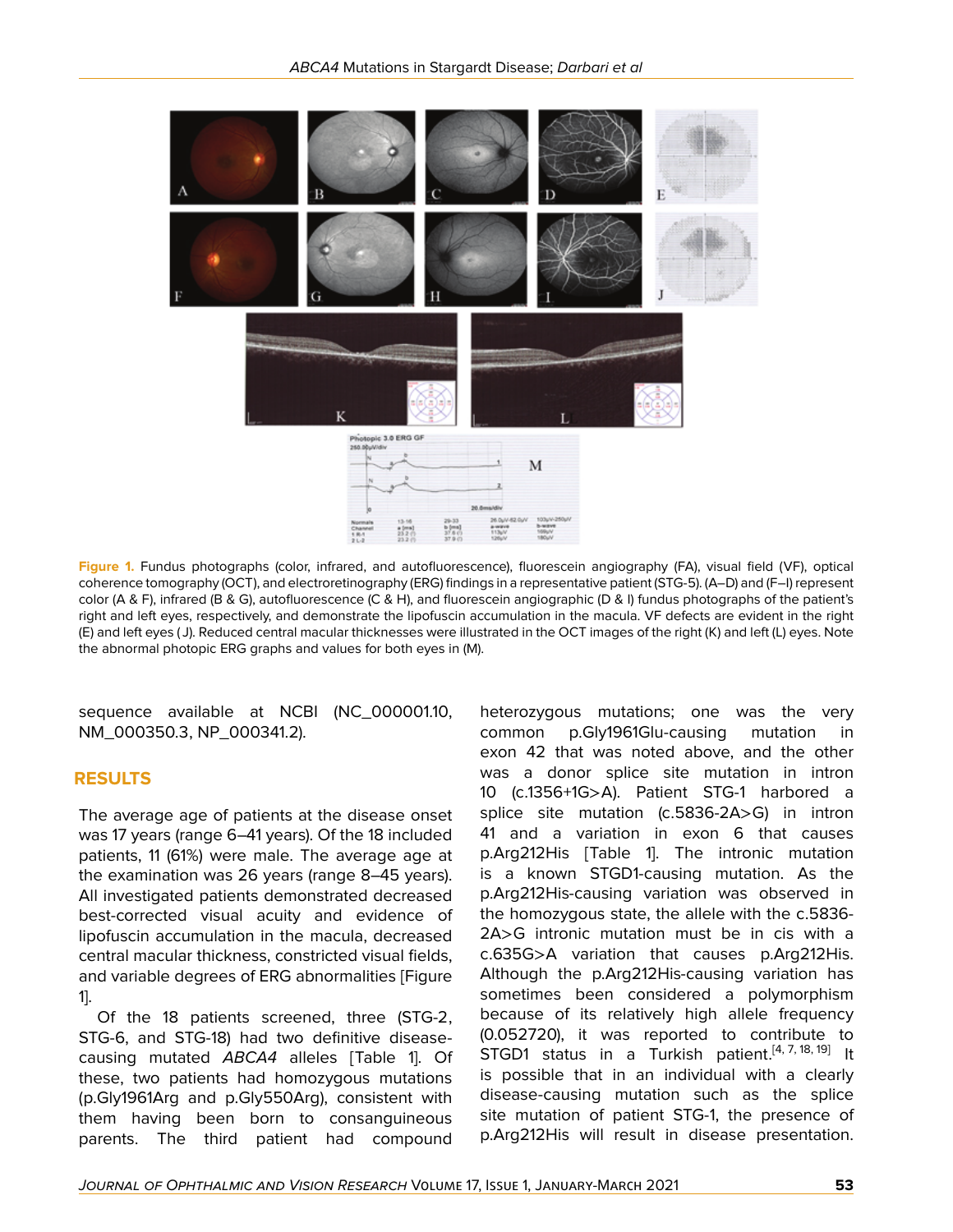

**Figure 2.** Sequence chromatograms of five mutations observed among the Stargardt disease-affected patients studied. (A) c.5836-2A>G in patient STG-1; (B) c.5881G>A mutation in patient STG-2; (C) c.5882G>A mutation in patient STG-5 and STG-6; (D) mutation c.1356+1G>A in patient STG-6; and (E) mutation c.1648G>A in patient STG-18.

Alternatively, the second mutated *ABCA4* allele in patient STG-1 may be positioned in one of the many exons not screened in this study. Patient STG-5 also harbored two variations in *ABCD4*, a variation that causes p.Gly1961Glu and the intronic variation c.1356+11T>G. Although the intronic mutation is rare (0.0001), bioinformatics tools including Human Splice Finder [\(http://umd.be/Redirect.html](http://umd.be/Redirect.html)) and NNsplice [\(https://www.fruitfly.org/seq\\_tools/splice.html](https://www.fruitfly.org/seq_tools/splice.html)) predict that it would not affect splicing. Therefore, the second mutated *ABCA4* allele in patient STG-5 is likely positioned in one of the exons not screened. The presence of a shared haplotype between the two mutated alleles that cause p.Gly1961Glu cannot be ascertained because of phase issues in the two heterozygous carriers, STG-5 and STG-6. Sequence chromatographs of the reported STGD1-associated mutations are shown in Figure 2.

#### **DISCUSSION**

All diseases associated with *ABCA4* are progressive retinopathies accompanied by degeneration of photoreceptor cells that can lead to blindness. There is a significant association between the severity of phenotype and the nature of the *ABCA4* mutations. Stargardt disease is generally considered to be less severe than cone-rod dystrophy  $(CRD)$  or retinitis pigmentosa  $(RP)$ <sup>[\[20](#page-6-9), [21](#page-6-10)]</sup> Deletions, nonsense mutations, and INDELs are usually associated with severe phenotypes.<sup>[[5](#page-5-5)]</sup> Missense mutations are more commonly found in less severely affected patients. It is interesting that the pathogenicity of some missense mutations, such as p.His432Arg and p.Arg212His discussed above, and even of p.Gly1961Glu that is described below, remains controversial.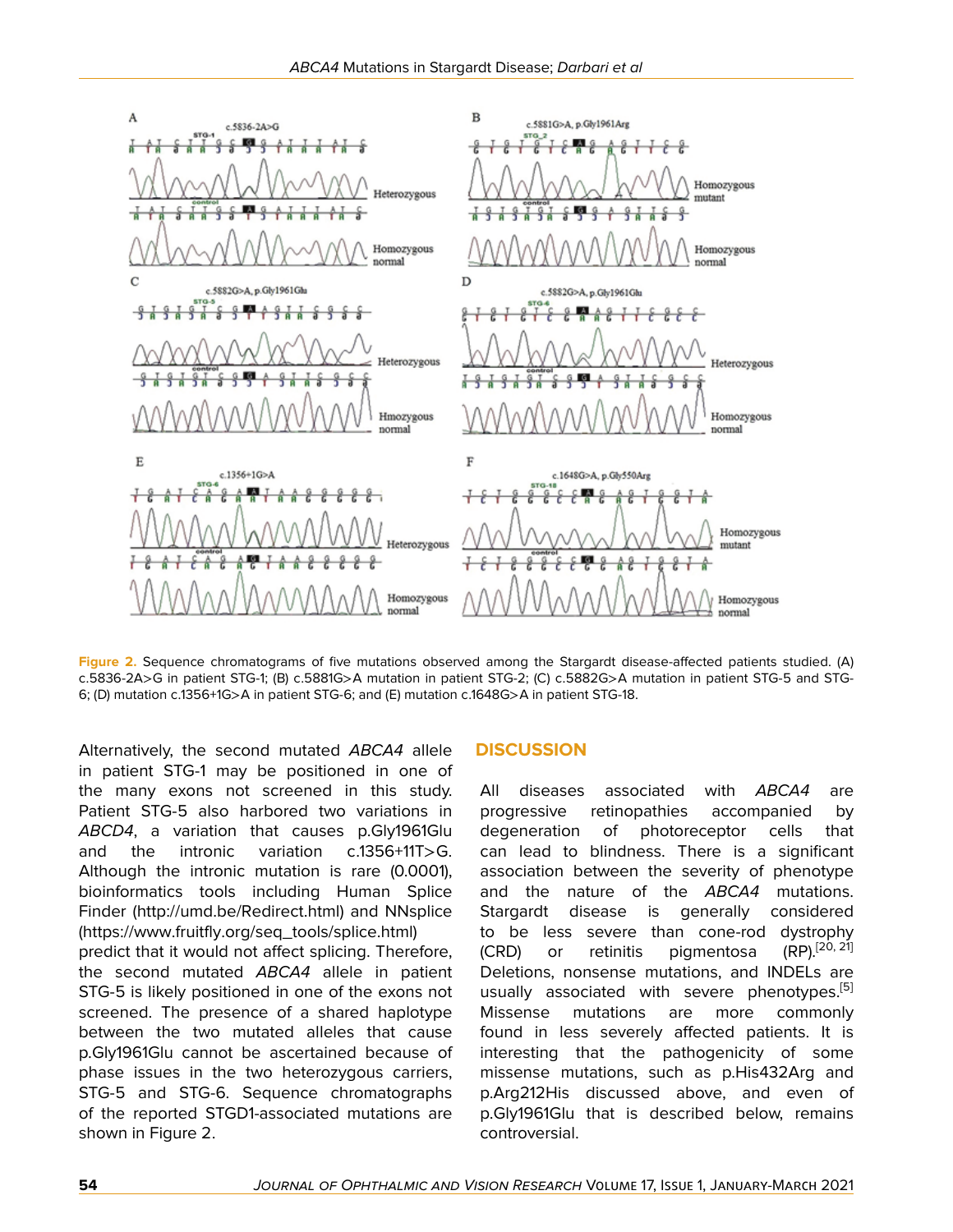| Patient ID | Sex | guinoeus<br>Consan-                                                            | <b>AOS</b> | AAE             | Visual acuity                                                                                                                                                                      |                          |                           |                                      |             | Candidate disease-causing variations |                  |                           |              |                          |                          | Non-disease associated variations |             |              |
|------------|-----|--------------------------------------------------------------------------------|------------|-----------------|------------------------------------------------------------------------------------------------------------------------------------------------------------------------------------|--------------------------|---------------------------|--------------------------------------|-------------|--------------------------------------|------------------|---------------------------|--------------|--------------------------|--------------------------|-----------------------------------|-------------|--------------|
|            |     | parents                                                                        |            |                 | 8                                                                                                                                                                                  | ő                        | Variation                 | Homo/Het                             | Exon/Intron | <b>Effect</b>                        | MAF              | <b>ACMG</b>               | Variation ID | Variation                | Homo/Het                 | <b>MAF</b>                        | <b>ACMG</b> | Variation ID |
| STG-2      | Щ   |                                                                                | $\circ$    | $\infty$        | 20/200                                                                                                                                                                             | 20/200                   | c.5881G>A                 | Homo                                 | Exon 42     | p.Gly1961Arg                         | gnomAD<br>0.0001 | annnotation<br>Likely     | rs142253670  |                          |                          | gnomAD                            | annnotation |              |
| $STG-6$    | щ   | I.                                                                             | 29         | $\overline{5}$  | <b>DW</b>                                                                                                                                                                          | $\frac{1}{2}$            | $c. 1356 + 1G > A$        | $\tilde{\Xi}$                        | Intron 10   | Splicing                             |                  | pathogenic<br>No data     | Novel        | $c.302 + 26A$<br>$\circ$ | $\frac{\overline{6}}{4}$ | 0.49537                           | No data     | rs2297634    |
|            |     |                                                                                |            |                 |                                                                                                                                                                                    |                          | c.5882G <sub>2</sub> A    | $\frac{\overleftrightarrow{v}}{\pm}$ | Exon42      | p.Gly1961Glu                         | 0.0035           | pathogenic<br>Likely      | rs1800553    | c.5836<br>-11G>A         | $\frac{1}{2}$            | 0.2035                            | No data     | rs1800739    |
|            |     |                                                                                |            |                 |                                                                                                                                                                                    |                          |                           |                                      |             |                                      |                  |                           |              | c.5844A>G                | Homo                     | 0.1978                            | Benign      | rs2275029    |
| STG-18     | Σ   | $^{+}$                                                                         | $\circ$    | $\overline{37}$ | 20/150                                                                                                                                                                             | 20/200                   | c.1648G <sub>&gt;</sub> A | Homo                                 | Exon 12     | p.Gly550Arg                          | 0.000004         | significance<br>Uncertain | rs61748558   |                          |                          |                                   |             |              |
| STG-1      | Щ   | $\mathsf I$                                                                    | 5          | $\overline{c}$  | 20/160                                                                                                                                                                             | 20/160                   | $c.635G > A^*$            | Homo                                 | Exon 6      | p.Arg212His*                         | 0.05272          | Benign                    | rs6657239    |                          |                          |                                   |             |              |
|            |     |                                                                                |            |                 |                                                                                                                                                                                    |                          | $c.5836-2A$<br>$\circ$    | $\frac{\ddot{\phi}}{2}$              | Intron 41   | Splicing                             |                  | No data                   | CS161784     |                          |                          |                                   |             |              |
| STG-5      | Щ   | $\overline{\phantom{a}}$                                                       | 9          | Þ               | CF at 500<br>$\mathop{\mathsf{E}}$                                                                                                                                                 | CF at 400<br>$\mathsf g$ | c.5882G <sub>2</sub> A    | $\frac{1}{2}$                        | Exon42      | p.Gly1961Glu                         | 0.0035           | pathogenic<br>Likely      | rs1800553    | $c.1356 + 117 > G$       | $\frac{1}{2}$            | 0.000137                          | No data     | rs113055350  |
|            |     | "Considered to possibly contribute to disease status as describred in the text |            |                 | F, female; M, male; AOS, age at onset; AAE, age at examination; OD, right eye; OS, left eye; CF, counting finger; Homo, homozygous; Het, heterozygous; MAF, minor allele frequency |                          |                           |                                      |             |                                      |                  |                           |              |                          |                          |                                   |             |              |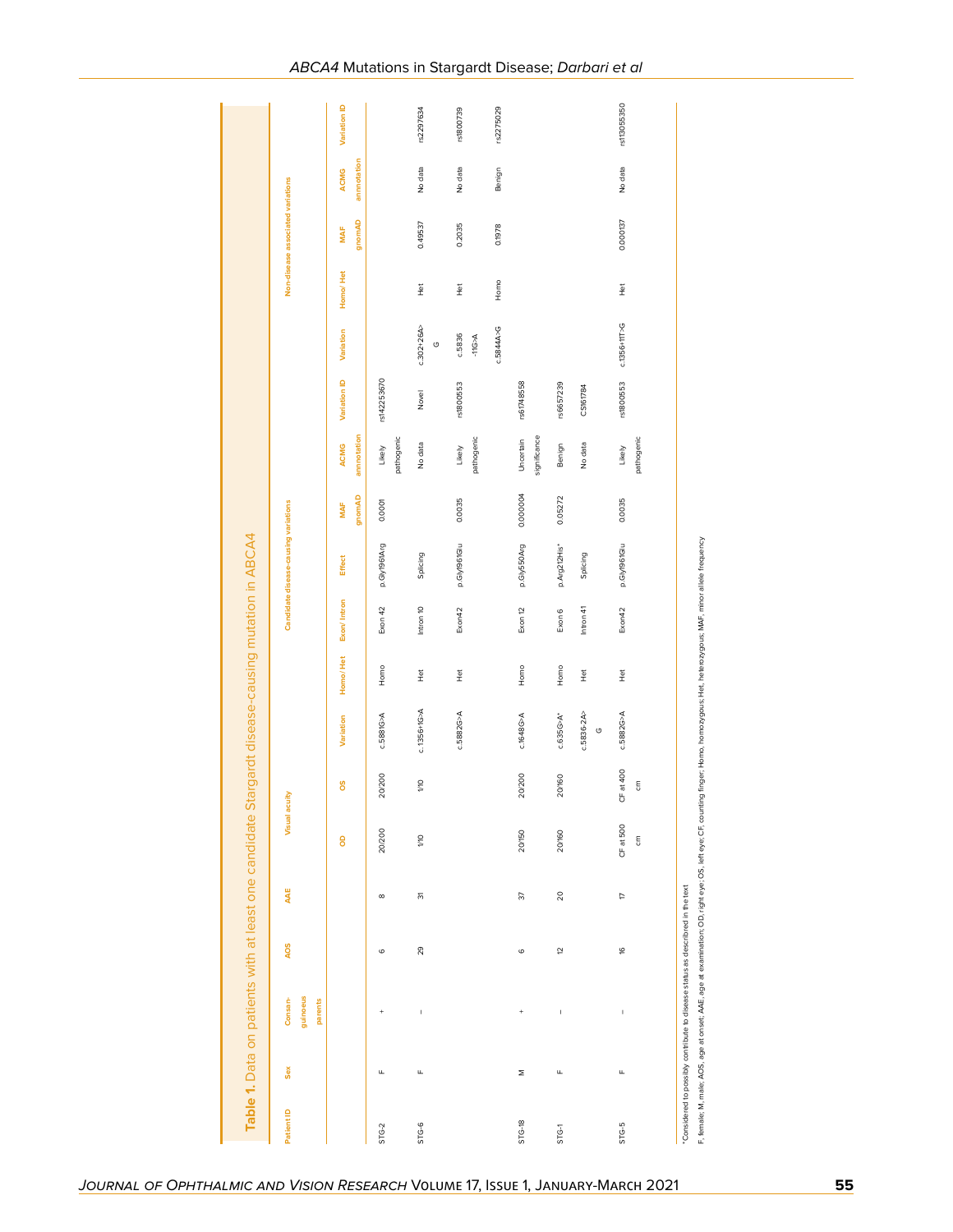One or more *ABCA4*-mutated alleles were identified in 5 of the 18 Iranian STGD1 patients (27.8%) in whom only six of the gene's 50 exons were screened. No variant nucleotide was found in exons 3 and 13, and the single variation found by screening exon 10 was in fact in intron 10. Without considering p.Arg212His as a mutation that affects disease status, five different mutations were observed. Three of the mutations were missense mutations. P.Gly1961Glu and p.Gly1961Arg affect an amino acid that is localized in the second NBD domain. Although p.Gly1961Glu has been reported as one of the most frequent mutations in Stargardt patients of various populations, its pathogenicity has been questioned largely because of the relatively high frequency of its coding allele in some populations.<sup>[[22\]](#page-6-11)</sup> For example, its frequencies in the Somalian, Ashkenazi, Qatar, and Iranian populations are reported to be 0.10,<sup>[\[22](#page-6-11)]</sup> 0.024 (gnomAD), 0.023,<sup>[\[23\]](#page-6-12)</sup> and 0.026 (Iranome), respectively. The consensus appears to be that p.Gly1961Glu is a moderate mutation.<sup>[\[5,](#page-5-5) [24](#page-6-13)]</sup> In the homozygous state, it presents a mild form of STGD1; in the compound heterozygous state with a more deleterious mutation, it can contribute to a severe form of Stargardt disease.<sup>[[5](#page-5-5)]</sup> As in other populations, p.Gly1961Glu may be relatively common among Iranian STGD1 patients, as it was observed in two patients of the relatively small cohort studied here. P.Gly1961Arg is found less frequently than p.Gly1961Glu in retinal dystrophy patients. The frequency of the allele that causes p.Gly1961Arg among Iranians is 0.0025, and the frequency is <0.01 in most other populations as well (Iranome, gnomeAD). P.Gly550Arg, that has been reported as a Stargardt disease-causative mutation, was the third missense mutation found in the Iranian cohort.<sup>[[25\]](#page-6-14)</sup> P.Gly550 is localized in the extracytosolic domain 1 (ECD1) of the protein encoded by *ABCA4*.

The molecular consequences of two observed splice site mutations were not critically investigated. C.5836-2A> G that abolishes the acceptor splice site in intron 41 was previously reported in a CRD patient of a Chinese cohort.<sup>[[6](#page-5-6)]</sup> C.1356+1G>A is being reported for the first time in a Stargardt disease-affected patient, although c.1356+1G>T was previously reported in age-related macular degeneration patients.<sup>[[26\]](#page-6-15)</sup> This signifies potential variability of phenotypic features associated with any *ABCA4* mutation.

To the best of our knowledge, this is the first report of the *ABCA4* mutation screening of the Iranian patients affected by Stargardt disease. Of course, more patients need to be screened in order to achieve a representative profile of *ABCA4* mutation in this population. This knowledge will be needed for various purposes, including possible initiatives for gene therapy.

# **Acknowledgments**

Some of patients in the current article are provided by the disease registry, titled "The Iranian National Registry of Inherited Retinal Dystrophy (IRDReg®)" and code number of IR.SBMU.ORC.REC.1396.15 from the ethic committee, that was supported by the deputy of research and technology in Shahid Beheshti University of medical sciences. (http://dregistry.sbmu.ac.ir).

# **Financial Support and Sponsorship**

Nil.

# **Conflicts of Interest**

There are no conflicts of interest.

#### *REFERENCES*

- <span id="page-5-0"></span>1. Blacharski PA. Fundus flavimaculatus. In: Newsome DA, editor. Retinal dystrophies and degenerations. New York, NY: Raven Press; 1988. 135–159p.
- <span id="page-5-1"></span>2. Tombran-Tink J, Barnstable CJ. Retinal degenerations: biology, diagnostics, and therapeutics. Totowa, NJ: Humana Press; 2007.
- <span id="page-5-2"></span>3. North V, Gelman R, Tsang SH. Juvenile-onset macular degeneration and allied disorders. *Dev Ophthalmol* 2014;53:44–52.
- <span id="page-5-3"></span>4. Rivera A, White K, Stöhr H, Steiner K, Hemmrich N, Grimm T, et al. A comprehensive survey of sequence variation in the ABCA4 (ABCR) gene in Stargardt disease and age-related macular degeneration. *Am J Hum Genet* 2000;67:800–813.
- <span id="page-5-5"></span>5. Simonelli F, Testa F, Zernant J, Nesti A, Rossi S, Allikmets R, et al. Genotype-phenotype correlation in Italian families with Stargardt disease. *Ophthalmic Res* 2005;37:159–167.
- <span id="page-5-6"></span>6. Jiang F, Pan Z, Xu K, Tian L, Xie Y, Zhang X, et al. Screening of ABCA4 gene in a Chinese cohort with Stargardt disease or cone-rod dystrophy with a report on 85 novel mutations. *Invest Ophthalmol Vis Sci* 2016;57:145–152.
- <span id="page-5-4"></span>7. Riveiro-Alvarez R, Aguirre-Lamban J, Lopez-Martinez MA, Trujillo-Tiebas MJ, Cantalapiedra D, Vallespin E, et al. Frequency of ABCA4 mutations in 278 Spanish controls: an insight into the prevalence of autosomal recessive Stargardt disease. *Br J Ophthalmol* 2009;93:1359–1364.